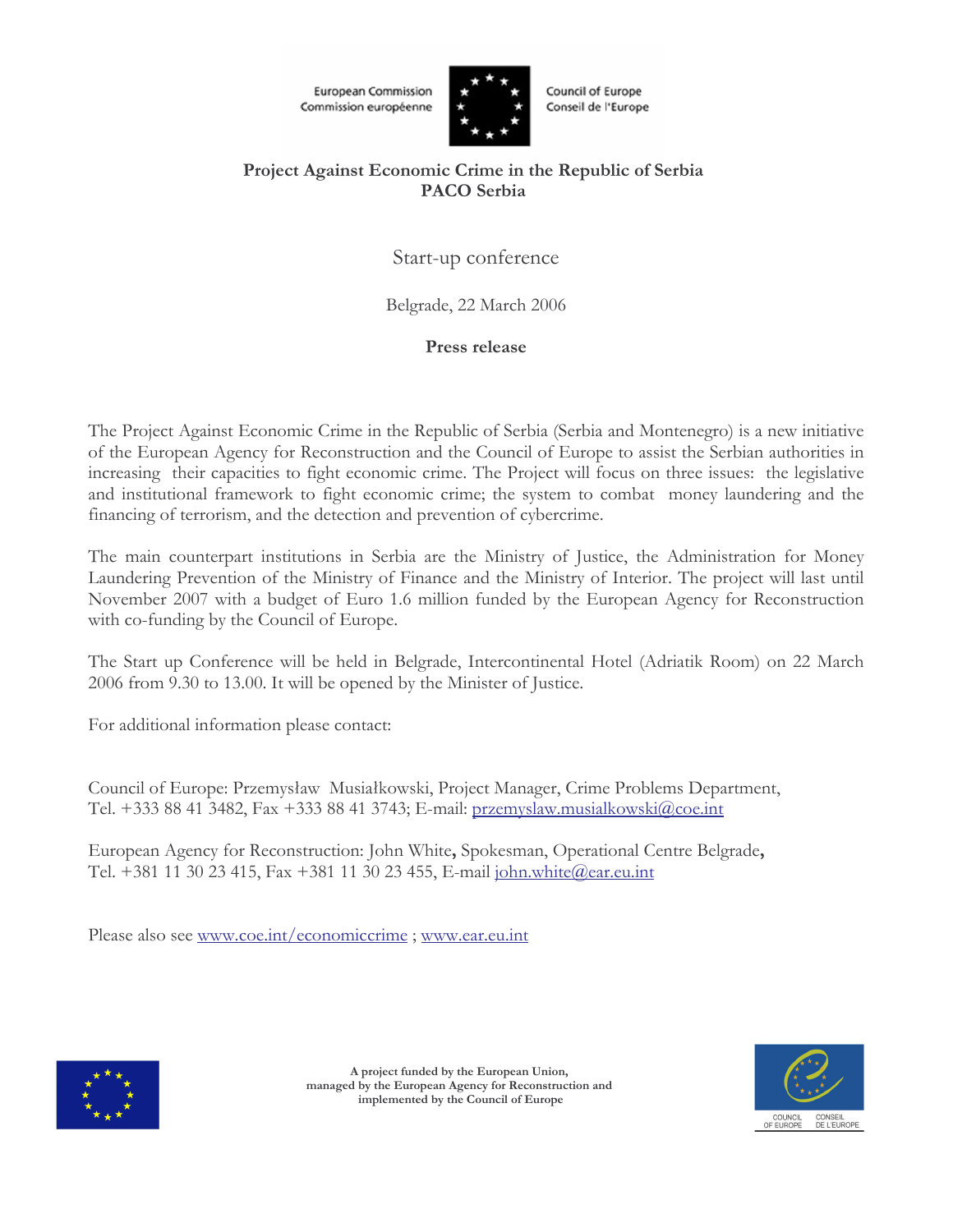



**Council of Europe** Conseil de l'Europe

## Project Against Economic Crime in the Republic of Serbia **PACO** Serbia

 $-$  project summary  $-$ 

| Project title   | Project against Economic Crime in the Republic of Serbia (Serbia and Montenegro) |
|-----------------|----------------------------------------------------------------------------------|
| Project partner | Ministry of Justice and Administration for the Prevention of Money Laundering    |
|                 | (DMLP)                                                                           |
| Funding         | European Agency for Reconstruction / Council of Europe                           |
| Implementation  | Council of Europe (Department of Crime Problems, DG Legal Affairs)               |
| Budget          | EURO 1 578 200 $\in$                                                             |
| Duration        | 24 months (1 December $2005 - 30$ November 2007)                                 |

## **BACKGROUND**

In the recent years, despite considerable efforts, the legislative reforms aiming at preventing and combating economic crime and modernising the judicial sector were to a great extent hampered by the lack of sufficient experience and necessary resources within the Ministry of Justice and other state agencies responsible for these reforms. Therefore, continuation of a comprehensive review is necessary to ensure the compatibility of the current legislation with existing international standards and to remove inconsistencies. Efforts are required to ensure that best practices in the legislation of criminal justice and law enforcement systems are more widely known among lawmakers and that law enforcement, judges and prosecutors benefit from training.

With regard to anti money laundering and countering terrorist financing policies, the Republic of Serbia (S&M) has a well established and efficient FIU - Administration for the Prevention of Money Laundering (APML), part of the Ministry of Finance and member of the Egmont Group. It is sufficiently staffed and has the basic equipment to perform its tasks even if its IT department needs strengthening. The staff is sufficiently trained to deal with the money laundering cases. However, as indicated inter alia by the Moneyval evaluators, Money laundering prevention must be harmonized with international standards in this field, which are contained in Council of Europe Conventions, EU Directives, FATF 40+9 recommendations and UN Security Council resolutions related to combat against transnational organized crime on one hand, and terrorism financing on the other hand. Hence the need to criminalize terrorist financing as an autonomous criminal offence. Better co-ordination of AML/CTF actors should be ensured and specialised training provided to the law enforcement agencies and obliged institutions.

Capacity to fight cybercrime should be enhanced through provision of training and assistance in complying with international standards.

The project will support the Republic of Serbia (Serbia and Montenegro) in the ratification and implementation into national law of European Treaties (Convention on money laundering and terrorist financing and Convention on Cyber crime) to which it is not yet party.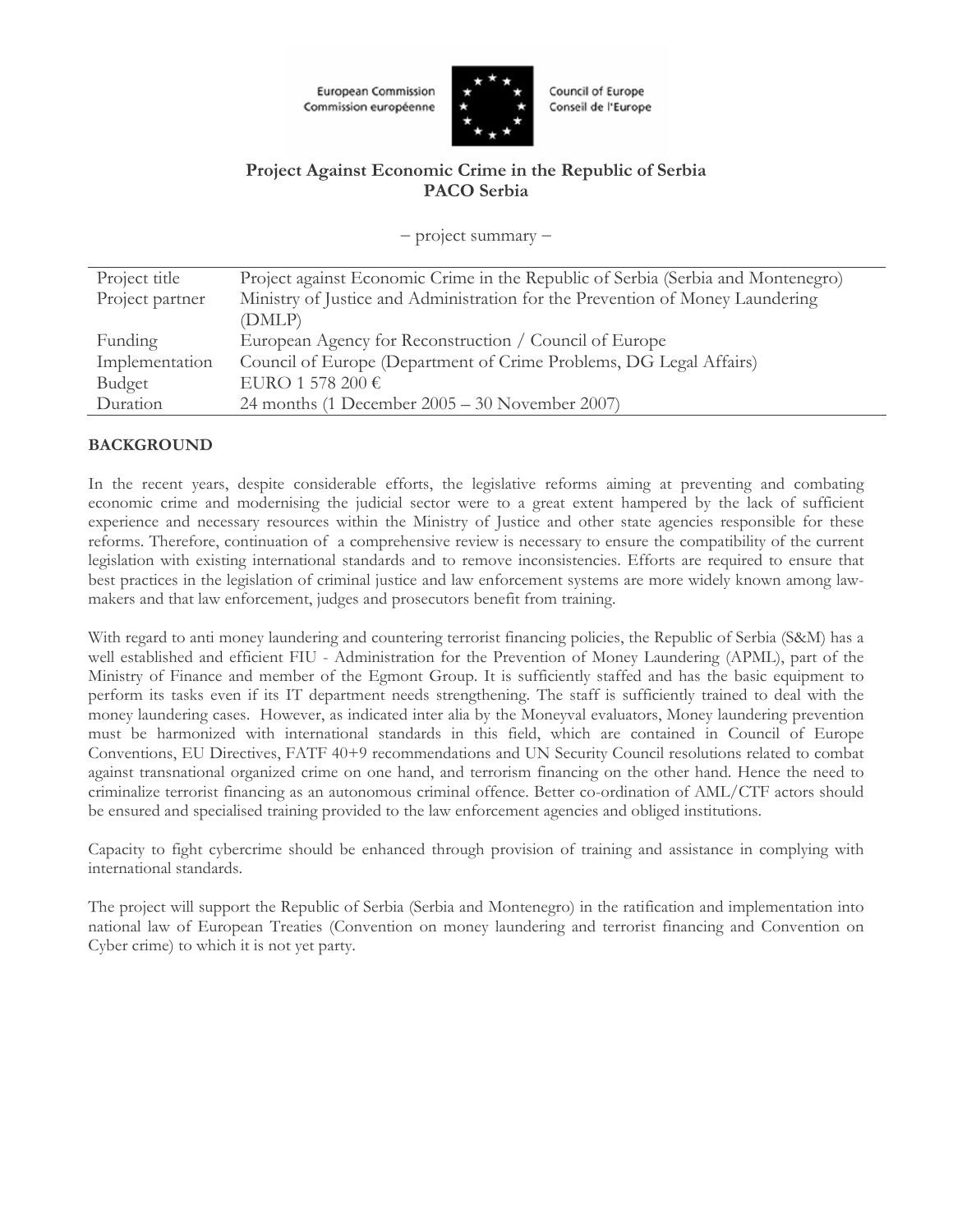#### **OBJECTIVES AND EXPECTED RESULTS**

| Project objective   | To contribute to the improvement of the capacities to prevent and combat economic crime in the Republic of Serbia  |
|---------------------|--------------------------------------------------------------------------------------------------------------------|
|                     | (Serbia and Montenegro) in accordance with European and international standards and best practices.                |
| Project objective 1 | To strengthen the institutional and legislative framework for preventing and combating economic crime (including   |
|                     | money laundering, terrorist financing and cyber crime).                                                            |
|                     |                                                                                                                    |
| Project objective 2 | To increase the human and infrastructural capacities of institutions involved in detection and prevention of money |
|                     | laundering and terrorist financing.                                                                                |
| Project objective 3 | To increase the capacities of institutions involved in detection and prevention of cyber crime.                    |

### **INPUTS**

The project will provide funding for:

- ٠ a long-term technical adviser, a number of short-term advisers
- j. in-country training events
- ä, the preparation of training materials and guidelines
- Ė legal opinions
- international study visits, internships and training in FIUs of other countries
- × procurement of the necessary IT equipment for the FIU

Partnerships with FIUs from a number of other European countries will ensure experience exchange and international cooperation, and facilitate the delivery of short-term inputs.

### **IMPLEMENTATION ARRANGEMENTS**

All project activities are carried out through the APML and Ministry of Justice (the project partners) with the support of the Council of Europe.

The Council of Europe is responsible for the implementation of the project and the use of the project funds under a contract with the European Agency for Reconstruction.

The Council of Europe makes available a long-term project adviser and local support staff based in Belgrade and working directly with the local authorities.

Within the General Secretariat of the Council of Europe in Strasbourg, the Technical Cooperation Section of the Directorate General of Legal Affairs is responsible for management, coordination and supervision of the project.

### **CONTACT**

### **Council of Europe**

Department of Crime Problems Directorate General of Legal Affairs Strasbourg, France

Tel  $+33390214506$ Fax  $+333388413955$ Email przemyslaw.musialkowski@coe.int **European Agency for** Reconstruction

European Agency for Reconstruction Belgrade

 $Tel + 381113023490$  $\text{fax}$   $\text{Fax} + 381$  11 30 23 455 Email peter.bach@ear.eu.int